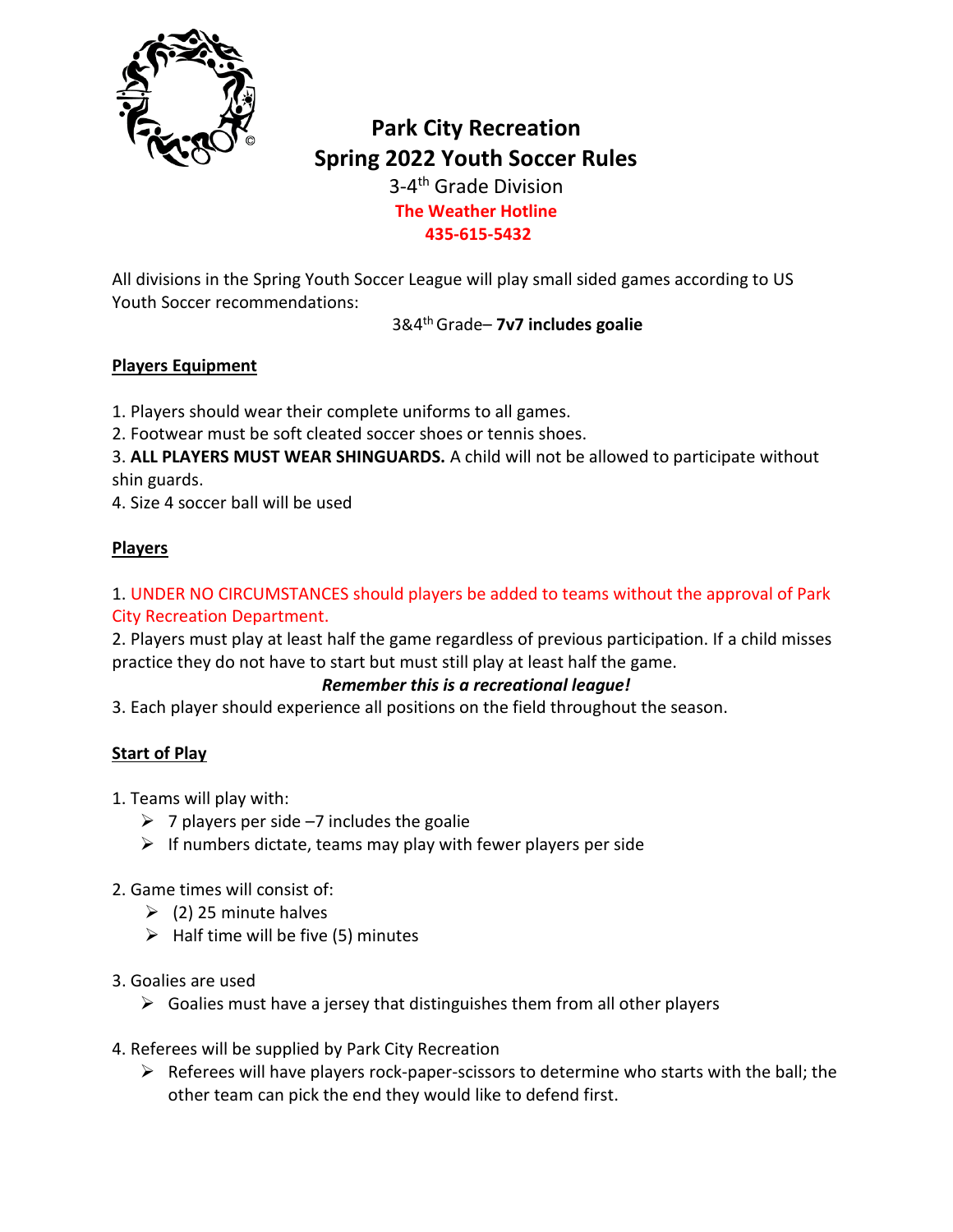5. All players must be on their own half of the field at the start of play. **Switch sides after half.**

6. One coach per team is allowed to be on the field with the players. Due to the field size please limit to only one coach. **Although it is not a rule, our goal is that by mid-season, coaches remain on the sideline allowing the team to make decisions on the field.**

7. Opponents must be outside the center circle while the kickoff is in progress.

8. The ball must move forward and must be played by another player, of either team before the original kicker may play the ball again. Once the ball has been touched the opposing team may try to get the ball.

#### **Playing Rules**

1. Player substitution is unlimited and may occur at the following times: Just notify the ref before subbing so they can pause game play

- $\triangleright$  After a goal by either team
- $\triangleright$  Either team's goal kick
- $\triangleright$  Your team's throw in/ kick in
- $\triangleright$  Beginning of the second half
- $\triangleright$  After an injury
- 2. A ball out of bounds on the sideline will be a: **THROW IN**
	- $\triangleright$  Throw in: teach players to keep their feet on the ground until the ball is released and that ball must go directly over your head.
	- $\triangleright$  Referees can encourage a second attempt at a proper throw in. If unsuccessful it will be a turn-over to the other team.
	- $\triangleright$  A goal kick will result when the ball goes over the end line and was last touched by an offensive player, and the kick will be taken from any point on the goal line. (When a goal kick is taken, the ball must be over the "18 yard mark" before the ball can be played by either team. **If the ball does not clear the area have the player re-kick.** Defensive players must wait behind the build out line until the ball is kicked
	- $\triangleright$  A corner kick will result when the ball goes over the end line and is last touched by a defensive player.

3. Build Out Line: Line marked on the field halfway between the 18 box and the midfield line. The build out line is used to promote playing the ball in an unpressured setting.

- $\triangleright$  The bottom line is when the goal keeper has the ball the opposing team needs to move behind the build-out line, NOT pressure the goal keeper.
- ➢ **Goal keepers may not punt or drop kick the ball**. They can pass (kick the ball on the ground) throw or roll the ball out.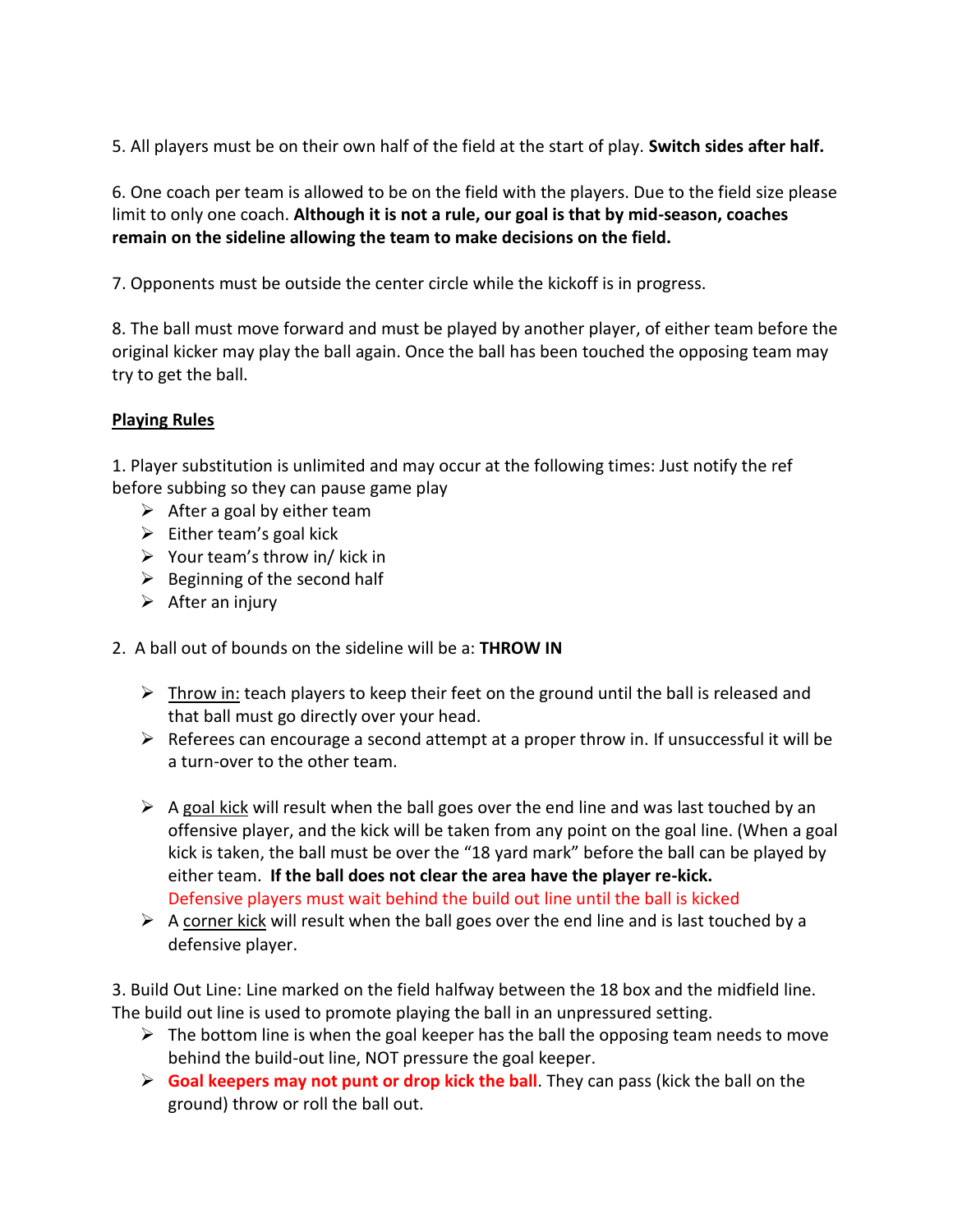- $\triangleright$  Once the ball has left the goal keepers possession it is in play and the opposing team may cross the build-out line.
- $\triangleright$  A defending team player may be in front of the build out line when the ball is played (if the goal keeper chooses not to wait), but if they interfere in anyway with play before the ball crosses the build out line (as determined by the referee) the opposing team is awarded an indirect free kick.



- 3. No direct free kicks will be awarded. All fouls will result in **an indirect free kick**; players must be at least four (4) yards away before the kick.
	- ➢ Indirect free kick: The ball must be touched by another player before attempting to score a goal.
	- ➢ Penalty kicks: For a foul occurring inside the goalie box, a penalty kick will be awarded.
- 4. Offsides: offside **WILL** be called in this division.
	- $\triangleright$  A player is caught offside if they are closer to the opponent's goal than both the ball and the last defender when their team-mate plays the ball to them.
	- ➢There is **no offside** offence **if** a player receives the ball directly from: a goal kick. a throw-in, a corner kick.